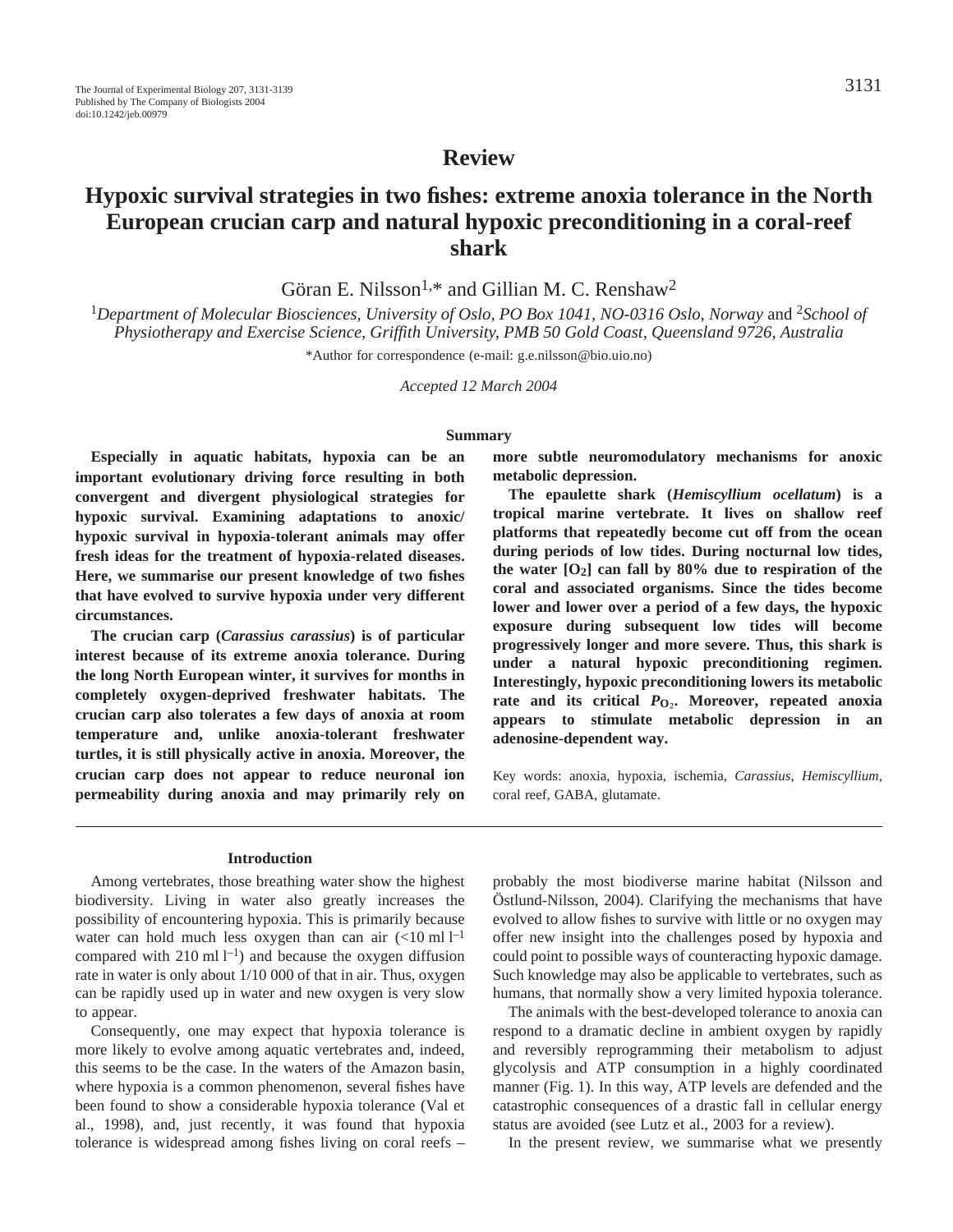## 3132 G. E. Nilsson and G. M. C. Renshaw



Oxygen concentration

Fig. 1. Dying or surviving in hypoxia. The key to anoxic brain survival is to maintain brain ATP levels. In the hypoxia-intolerant animal (A), anaerobic ATP production (glycolysis) has a limited capacity to compensate for the decline in aerobic ATP production (oxidative phosphorylation) during hypoxia. Therefore, ATP production soon falls passively with falling oxygen levels. Because this fall is not matched by a corresponding reduction in ATP use, the result is that ATP levels plummet, leading to membrane depolarization and a cascade of degenerative processes. In the anoxic survivor (B), the fall in aerobic ATP production is initially compensated for by an elevated anaerobic ATP production and subsequently matched by an orchestrated suppression of ATP use called metabolic depression. Thereby, ATP levels are maintained.

know about two hypoxia-tolerant fishes that are both able to defend their brain ATP levels when faced with a partial, or even total, lack of oxygen. One is the crucian carp (*Carassius carassius* L.), which is possibly the most anoxia-tolerant vertebrate there is, in close competition with some freshwater turtles. It may survive several months of complete anoxia at temperatures close to 0°C and it tolerates a day or two of anoxia at room temperature. Unlike the turtles, the crucian carp survives anoxia in an active, rather than comatose, state.

The second part of the review focuses on the epaulette shark (*Hemiscyllium ocellatum* Bonnaterre). This animal appears to be more hypoxia tolerant than any other cartilaginous fish, even if its tolerance is relatively modest compared with that of the crucian carp. Its hypoxia tolerance is of special interest because it has evolved at the high temperature of a tropical coral reef (close to 30°C). Moreover, tidal changes in the water level in its coral habitat result in periods of progressively more severe hypoxia that can be regarded as a natural preconditioning regimen. Indeed, repeated hypoxia exposure appears to improve its hypoxia tolerance.

#### **The crucian carp**

#### *General physiological adaptations to anoxia*

In northern Europe, small shallow lakes and ponds often become anoxic for several months every winter due to thick ice coverage that blocks both photosynthesis and oxygen diffusion from the air. The only fish that survives in such waters is the crucian carp. Obviously, its anoxia tolerance has evolved to allow the carp to survive long anoxic periods in the winter, one pay-off being that no predatory fish survives in this habitat. It is a master not only of surviving without any oxygen but also of acquiring the little oxygen there is in hypoxic water.

Like its close relative the goldfish (*Carassius auratus*), the haemoglobin of the crucian carp shows an extreme affinity for oxygen. Already at an oxygen partial pressure  $(P<sub>O<sub>2</sub></sub>)$  of 0.35·kPa (2.6·mmHg), the *Carassius* haemoglobin is 50% saturated and, in moderate hypoxia (not leading to reduced oxygen consumption), the arterial and venous  $P<sub>O2</sub>$  may be as low as  $0.24$  and  $0.03$  kPa  $(1.8$  and  $0.2$  mmHg), respectively (Burggren, 1982). As a consequence of this, the crucian carp can maintain its routine rate of oxygen consumption down to a water oxygen level of 5–10% of air saturation (Sollid et al., 2003).

Even more impressive may be the ability of the crucian carp to change the morphology of its gills to increase the respiratory surface area when exposed to hypoxia. It is the only adult vertebrate known to have this ability. Its gill lamellae (the respiratory units of fish) become protruding after 7 days in hypoxic waters due to an apoptotic death of cells that cover much of the lamellar surface during normoxia (Sollid et al., 2003).

In sharp contrast to the anoxic turtle (*Trachemys scripta*), which shows profound peripheral vasoconstriction, blunted autonomic control and 80% decreases in heart rate and cardiac output (Hicks and Farrell, 2000a,b; Stecyk et al., 2004), recent data reveal that the crucian carp maintains all these functions, and also ventilation, at normal levels even after several days in anoxia (J. A. W. Stecyk, K.-O. Stensløkken, A. P. Farrell and G. E. Nilsson, unpublished). This suggests that being active in anoxia demands an active circulatory system for shuttling glycolytic substrates and end products.

Finally, it should be mentioned that protein synthesis in the crucian carp is drastically downregulated (by 50–95%) during anoxia in organs such as muscle and liver, where this process constitutes a major part of the energy budget (Smith et al., 1996).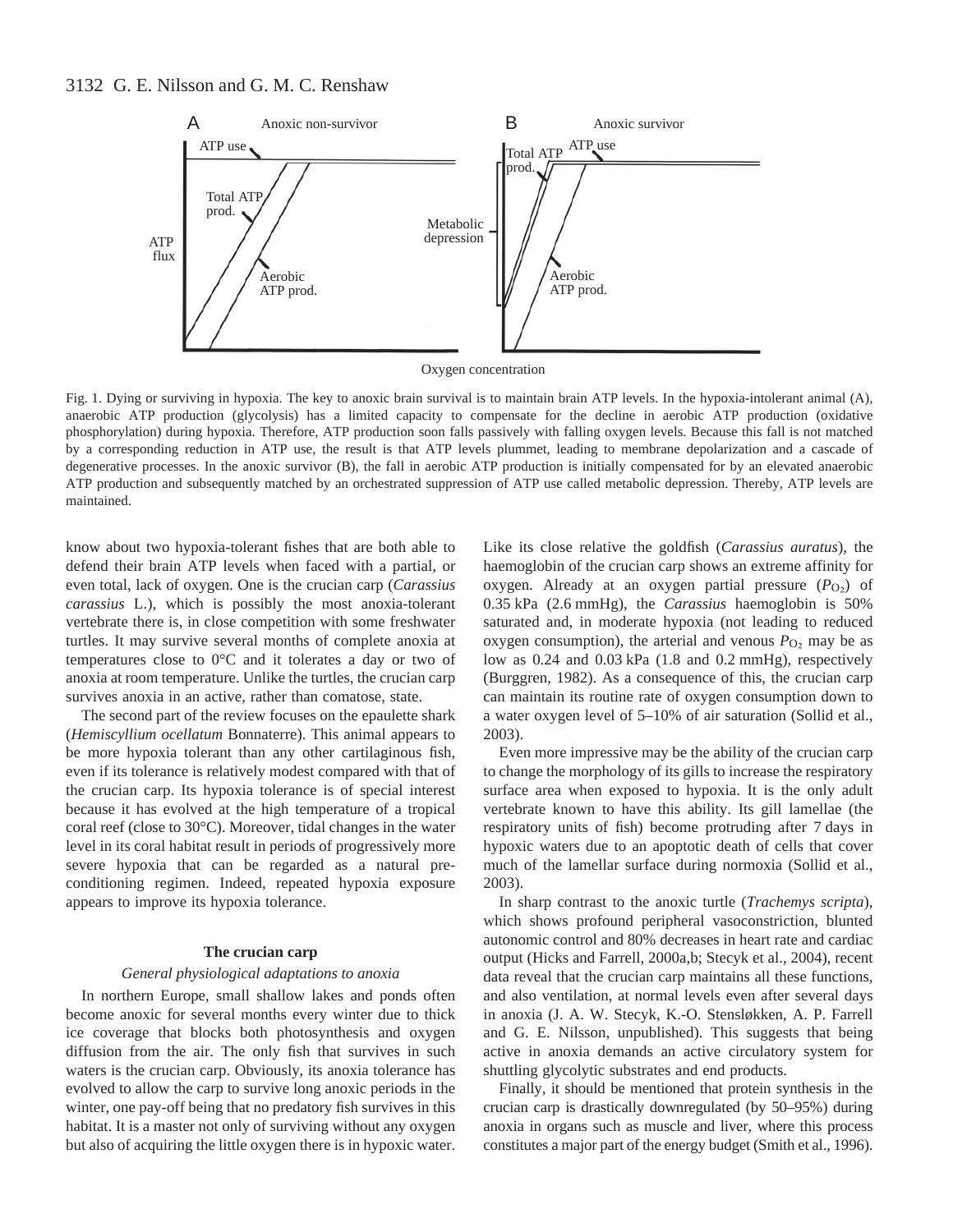#### *Glycolytic adaptations to anoxia*

Even if the water is totally devoid of oxygen, the crucian carp will manage. As mentioned above, it can survive for several months in anoxia at freezing winter temperatures and for 1–2 days at room temperature. Experiments at  $8^{\circ}$ C, where the crucian carp survives for a little more than two weeks, have indicated that the only factor that eventually limits its anoxic survival time is the total exhaustion of its glycogen store (Nilsson, 1990). The liver glycogen store of crucian carp is the largest of any vertebrate studied. In the winter, 30% of the liver wet mass is glycogen and 15% of the fish is liver (Hyvärinen et al., 1985). The crucian carp keeps this enormous glycogen reserve for good reasons. During anoxia, glucose is the only cellular fuel available, and the crucian carp utilizes a wasteful glycolytic strategy to avoid lactate self-poisoning. It produces ethanol that is released into the water (see Van Waarde, 1991 for a review). The wastefulness of this strategy is, of course, that a high-energy carbohydrate is lost forever.

To reduce the rate of lactate production to a minimum, the anoxia-tolerant freshwater turtle has to reduce its metabolism to an absolute minimum during anoxia, rendering it comatose. Still, the turtle may end up with a blood lactate level around 200 mmol  $l<sup>-1</sup>$  after a winter of anoxic submergence (Ultsch and Jackson, 1982). The ethanol-producing strategy appears to give the crucian carp an advantage over freshwater turtles: it can survive anoxia in an active state, still swimming around (Nilsson et al., 1993). This should make it able to seek out oxygen in the spring. The only option for the comatose turtle is to wait to be reached by oxygen (Lutz and Nilsson, 1997). In light of the slow rate by which oxygen diffuses, this could make a considerable difference to the length of time the animals have to remain anoxic.

## *The anoxic crucian carp brain – metabolic modulation rather than shutdown*

A consequence of surviving anoxia in an active state is, of course, that the crucian carp has to survive anoxia with the brain turned on (Nilsson, 2001). Both turtles and crucian carp show adenosine-mediated increases in brain blood flow in response to anoxia, probably aimed at increasing glucose delivery to the brain (and removing waste products). However, unlike the turtle, which only shows a temporary increase in brain blood flow as an immediate emergency response to anoxia (Hylland et al., 1994), the crucian carp brain maintains this state during the whole anoxic period (Nilsson et al., 1994).

Surviving anoxia in an active state should put a limit to the degree of metabolic depression that can be attained. Indeed, at the whole-body level, the degree of metabolic depression displayed by *Carassius* is much less than that shown by freshwater turtles. In anoxia, these fish reduce their body heat production to about one-third (Van Waversveld et al., 1989), compared with one-tenth in turtles (Jackson, 1968). The crucian carp brain appears to be at least partially metabolically depressed in anoxia. Microcalorimetric measurements of heat production of crucian carp brain slices (telencephalon) indicate that there is at least a 30–40% reduction in ATP turnover during anoxia, but this reduction is not large enough to avoid an increase in glycolytic rate (Pasteur effect; Johansson et al., 1995). By contrast, there are clear indications of a glycolytic downregulation in the anoxic turtle brain (Duncan and Storey, 1991). Also, other studies indicate that the central nervous system (CNS) of *Carassius* is working at a reduced level in anoxia. The activity of the auditory nerve of goldfish is strongly suppressed during anoxia (Suzue et al., 1987). A study on crucian carp indicates that anoxia makes it temporarily blind, since the response of the visual system to a flash of light (evoked potentials in retina and optic tectum) virtually disappears (Johansson et al., 1997). With regard to both hearing and vision, the changes seen in anoxia are reversible, suggesting that they are orderly orchestrated downregulations aimed at saving energy.

However, compared with being comatose, like the turtle, turning off hearing and vision seem like minor adjustments when faced with oxygen deprivation. This is also reflected in the mechanisms utilized by turtles, on the one hand, and crucian carp, on the other, in downregulating nervous function in anoxia. In turtles, there is now strong experimental evidence for 'channel arrest' – an anoxia-induced downregulation of the permeability of various neuronal ion channels (see Lutz et al., 2003 for a review). The ions involved include  $K^+$ , Na<sup>+</sup> and  $Ca<sup>2+</sup>$ . Experimental studies examining the possibility of reduced neural  $K^+$  or  $Ca^{2+}$  permeability during anoxia have so far failed to detect any such changes in the crucian carp (Johansson and Nilsson, 1995; Nilsson, 2001), indicating that this fish relies on other mechanisms for metabolic depression.

Also, the way brain protein synthesis is affected by anoxia differs greatly between crucian carp and turtles, probably reflecting the divergent survival strategies. In crucian carp, brain protein synthesis is maintained during anoxia (Smith et al., 1996) while in freshwater turtles it is virtually stopped (Fraser et al., 2001).

## *Neurotransmitters and neuromodulators: first and second lines of defence*

It is tempting to suggest that channel arrest and a stop in protein synthesis are much too drastic strategies for suppressing nervous activity and ATP use in an animal that retains activity during anoxia. Instead, the crucian carp may be relying on neurotransmitters and neuromodulators to suppress its CNS energy use. Indeed, microdialysis measurements have shown that the extracellular level of γ-amino butyric acid (GABA), the major inhibitory transmitter in the brain, rises in the brain (telencephalon) of anoxic crucian carp (Fig. 2A), while extracellular [glutamate] remains low (Fig. 2B; Hylland and Nilsson, 1999). This also occurs in anoxic turtles, which show an 80-fold increase in extracellular GABA (Nilsson and Lutz, 1991). Interestingly, the GABA release in the crucian carp brain is much more modest. On average, the extracellular GABA level is doubled in crucian carp telencephalon after 5 h of anoxia at  $10^{\circ}$ C (Fig. 2A). The rise also shows considerable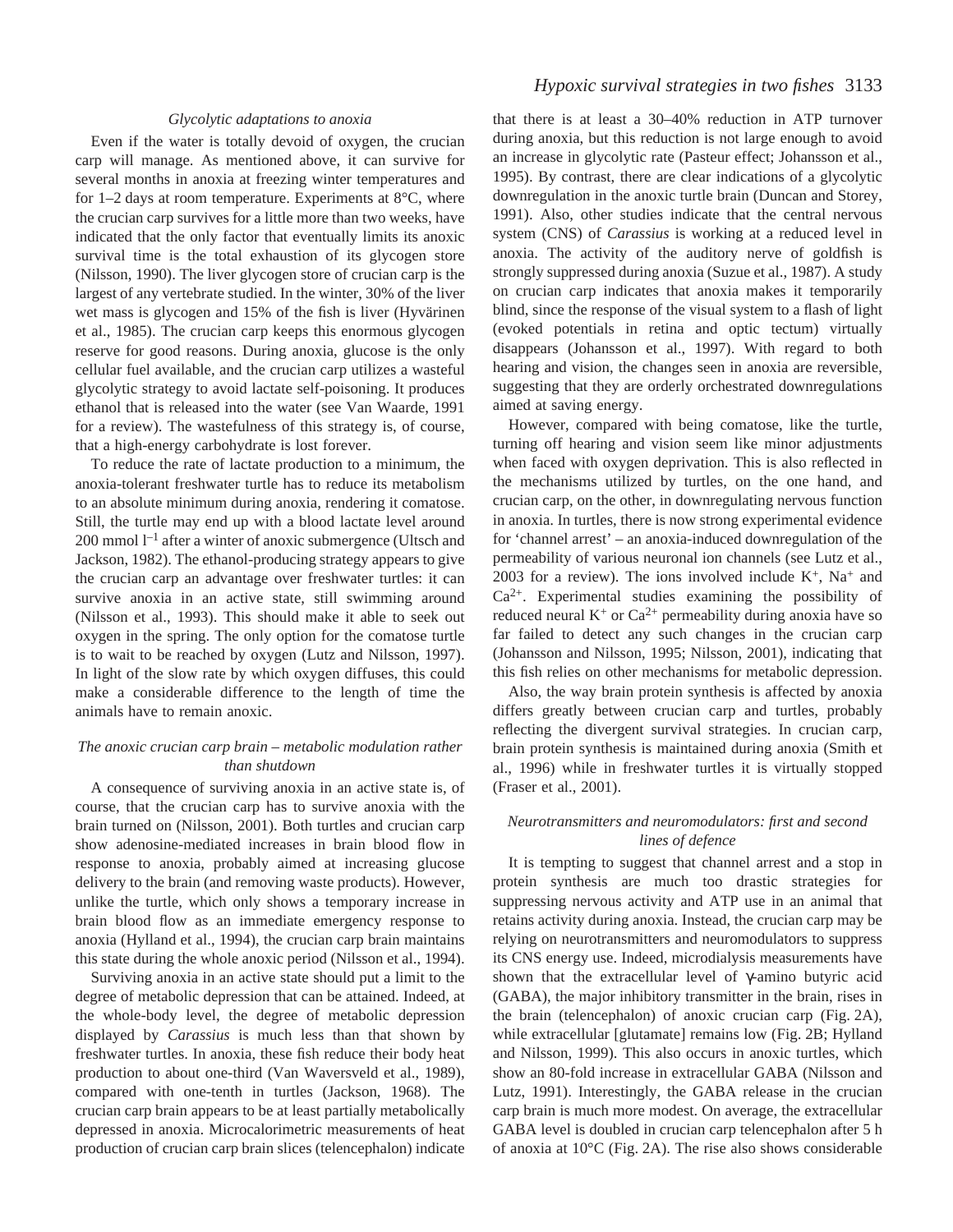

Fig. 2. (A–D) Effect of anoxia, exposure to a high  $K^+$  concentration and forced energy deficiency on the extracellular level of GABA and glutamate. In A,B, the filled circles represent the anoxia-exposed fish, while open circles represent control fish kept in normoxia during the whole experiment. Iodoacetate (IAA) was used to create energy deficiency during anoxia. The horizontal lines mark the periods of anoxia  $(N_2 \text{ exposure})$ , when a high-K<sup>+</sup> Ringer was pumped through the microdialysis probe or when IAA was superfused onto the brain. Values are means  $\pm$  s.E.M. from 6–8 fish. Redrawn from Hylland and Nilsson (1999).

individual variation, which may suggest that it is tuned according to individual needs.

An interesting finding was that the potential for GABA release in the crucian carp telencephalon appears to be much higher than that for glutamate. When the brain tissue surrounding the microdialysis probe was depolarized by running a high  $[K^+]$  Ringer through the probe, the extracellular GABA level rose 14 times, while that of glutamate barely doubled  $(Fig. 2A,B)$ . Moreover, when the crucian carp neural ATP levels were forced to plummet, by superfusing the brain with the glycolytic inhibitor iodoacetate (IAA), exposing the fish to anoxia, the resultant increase in extracellular [GABA] was both faster and more massive (a 10-fold rise after 30 min) than that of glutamate (a 3-fold rise after 2 h) (Fig. 2C,D; Hylland and Nilsson, 1999). These results suggest that the anoxic crucian carp has a second line of defence. If the brain, or parts of it, experiences energy deficiency during anoxia, a major GABA release will be initiated, which could cause a neuronal depression large enough to restore the ATP levels. By contrast, the release of glutamate in the energy-depleted brain is delayed and relatively modest, which should be of importance in light of the fact that glutamate, the major excitatory neurotransmitter in the brain, becomes a deadly excitotoxin in the anoxic brain of anoxia-intolerant animals. Interestingly, one class of glutamate receptors, the group II metabotropic glutamate receptors, appears to be involved in attenuating the effects of anoxia in the goldfish brain (Poli et al., 2003). These could be particularly important in the goldfish, which does not tolerate anoxia quite as well as the crucian carp, probably a side effect of hundreds of years of domestication. Goldfish often show falling brain ATP levels in anoxia (Van Ginneken et al., 1996) and may suffer anoxia-induced neuronal apoptosis (Poli et al., 2003). Other parts of a second line of defence found in the goldfish involves the anoxic upregulation of antioxidant enzymes such as glutathione peroxidase in response to lipid peroxidation during reoxygenation (Lushchak et al., 2001).

Also, adenosine appears to play a role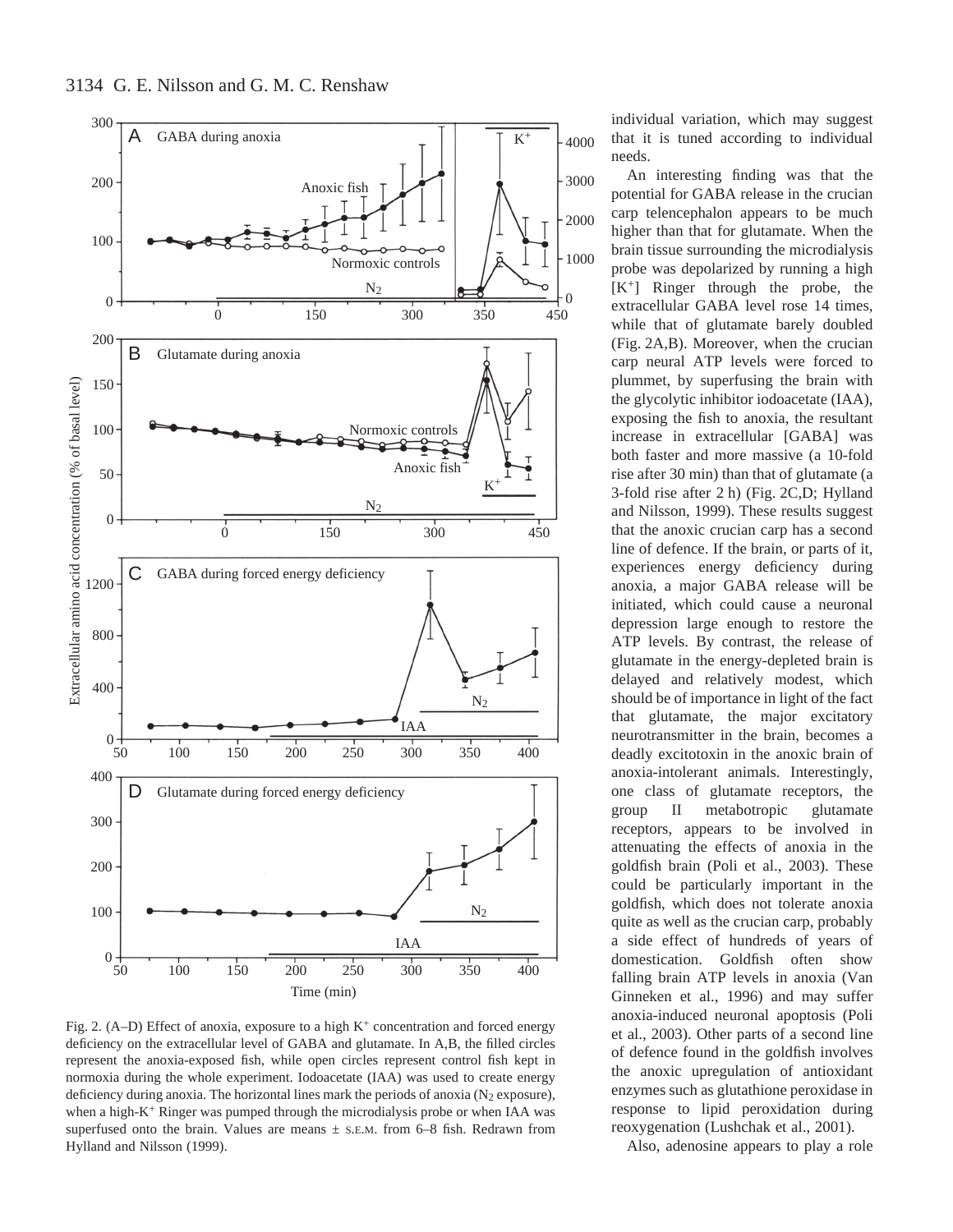in metabolic depression in anoxic *Carassius*. Adenosine has been shown to suppress  $K^+$ -stimulated  $Ca^{2+}$ -dependent glutamate release in goldfish cerebellar slices (Rosati et al., 1995). Moreover, blocking adenosine receptors in anoxic crucian carp causes a 3-fold increase in the rate of ethanol release to the water, suggesting a major involvement of adenosine in metabolic depression (Nilsson, 1991). So far, an increase in extracellular [adenosine] has not been directly detected in the anoxic crucian carp brain, although superfusing it with IAA causes extracellular [adenosine] to increase ~50 times (P. Hylland and G. E. Nilsson, unpublished). By contrast, in the anoxic brain of turtles, the extracellular adenosine level can rise 10-fold (Nilsson and Lutz, 1992). It is possible that, as with GABA, the release of adenosine in anoxic crucian carp brain is much more modest and more variable than in the turtle, being used to modulate the neuronal metabolic rate rather than to create a deep and general metabolic depression.

#### **The epaulette shark**

## *Tropical hypoxia*

The best-studied examples of hypoxia- and anoxia-tolerant vertebrates, notably the crucian carp, goldfish and freshwater turtles, have evolved their hypoxia tolerance in response to overwintering in freshwater at temperatures close to 0°C. At these low temperatures, the periods they can survive anoxia are counted in months. Probably as a side-effect of the capacity for anoxic overwintering, these animals are also able to tolerate anoxia for a few hours or days at higher temperatures (20–25°C). Since this is at least partly an unnatural situation, the mechanisms utilised to survive at such high temperatures may be less well coordinated. Indeed, goldfish have been found to display neuronal apoptosis after 4 h of anoxia at 22°C (Poli et al., 2003). By contrast, the epaulette shark has evolved to tolerate repeated exposure to severe hypoxia (5% of normoxia) and even anoxia at 25–30°C (Wise et al., 1998; Renshaw et al., 2002) without suffering brain damage, including delayed neuronal apoptosis (Renshaw and Dyson, 1999; Renshaw et al., 2002). Only a few other vertebrates, including the toadfish (*Opsanus tau*; Ultsch et al., 1981), the Oscar cichlid (*Astronotus occellatus*; Muuse et al., 1998) and the tilapia (*Oreochromis niloticus*; Fernandez and Rantin, 1989), are known to tolerate anoxia at temperatures above 25°C.

Hypoxia tolerance has been studied in the epaulette shark inhabiting the reef platform surrounding Heron Island – a small and low coral cay situated close to the southern end of the Great Barrier Reef. At nocturnal low tides, the water on the huge  $(\sim 3 \times 10 \text{ km})$  reef platform becomes cut off from the surrounding ocean, essentially forming a very large tide pool. When this happens on calm nights with little water movements, the respiration of the coral and all associated organisms can cause the water  $[O_2]$  to fall below 18% of air saturation (Routley et al., 2002).

## *Hypoxic survival strategies in two fishes* 3135

### *General physiological responses to hypoxia*

Like the crucian carp, the hypoxic epaulette shark maintains its ability to move, at least initially, during hypoxia or anoxia. However, as pointed out below, an extended period of anoxia may drive the epaulette shark into a deeper metabolic depression where it loses much of its responsiveness to external stimuli. On the respiratory level, there is a change in the gill perfusion pattern in the epaulette shark that may serve to give improved oxygen uptake (K.-O. Stensløkken, L. Sundin, G. E. Nilsson and G. M. C. Renshaw, unpublished observations) and ventilatory frequency increases to achieve short-term tolerance to moderate hypoxia (Routley et al., 2002). Interestingly, several other basic physiological responses of the epaulette shark to hypoxia appear to be different from those of other vertebrates, including those that readily tolerate hypoxia. Thus, unlike many other animals, the epaulette shark does not increase blood glucose levels or haematocrit during acute or chronic hypoxia. Indeed, its haematocrit is quite low  $(10-15\%;$  Routley et al., 2002). Moreover, its cerebral blood flow is maintained rather than increased during hypoxia (Söderström et al., 1999b). In virtually all other vertebrates examined, from teleost fishes and frogs to crocodiles, turtles and mammals, brain blood flow is stimulated by hypoxia (Söderström et al., 1999a,b; Söderström-Lauritzen et al., 2001). Still, there appears to be a hypoxia-induced cerebral vasodilation in the epaulette shark brain, since the shark displays a 50% decrease in systemic blood pressure (accompanied by bradycardia) during hypoxia (Söderström et al., 1999b). However, unlike most other vertebrates, adenosine does not seem to be involved in the hypoxic cerebral vasodilation (Söderström et al., 1999b).

## *Hypoxic-preconditioning primes metabolic and respiratory responses*

Exposure to a non-lethal episode of hypoxia increases hypoxia tolerance in both tolerant (Prosser et al., 1957) and non-tolerant species (Dirnagl et al., 2003; Samoilov et al., 2003). Interestingly, the way the epaulette shark is exposed to hypoxia on its reef appears to be a natural parallel to the hypoxic pre-treatment regimen, termed hypoxicpreconditioning in biomedical science. Initially during a period of spring tides, the tides become lower and lower on subsequent nights. Consequently, the epaulette shark will experience longer and longer periods of hypoxia (Fig. 3).

An experimental regimen of hypoxic-preconditioning prior to respirometry shows that metabolic characteristics of the epaulette shark are significantly altered. The rate of normoxic oxygen consumption is lowered by  $\sim$ 30% and there is a significant  $\sim$ 20% drop in the shark's critical [O<sub>2</sub>], bringing it close to the critical  $[O_2]$  of the crucian carp and goldfish (Routley et al., 2002). (The critical  $[O_2]$  is the lowest oxygen concentration where the routine rate of oxygen consumption can be maintained.) Another study has shown that the deeper neural depression that the shark will finally enter during anoxia (see below) is reached sooner if the shark has been pre-exposed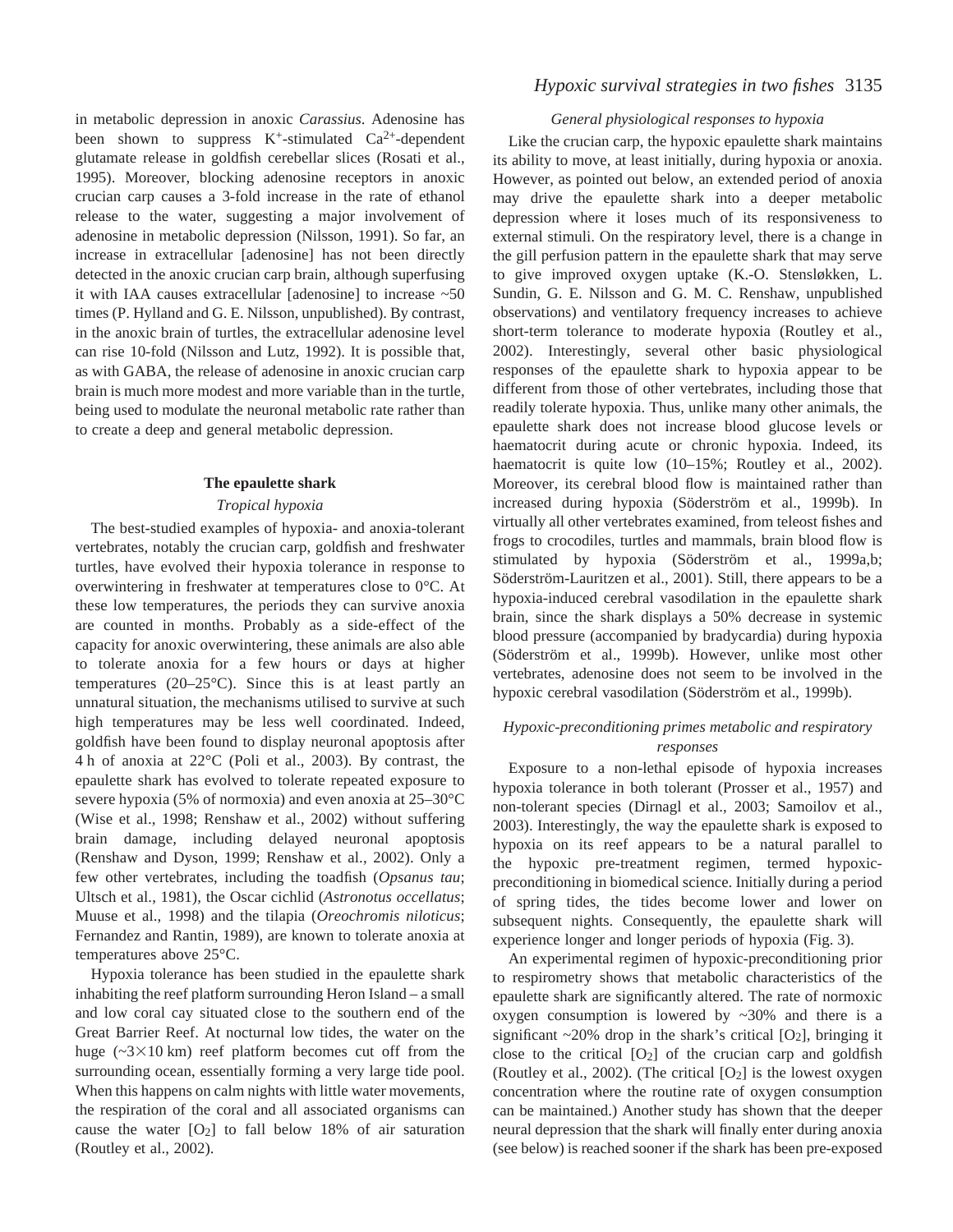

Fig. 3. Hypoxic-preconditioning on a coral reef platform like that of Heron Island. (A) At very low tides, the water on the platform gets cut off from the surrounding ocean, essentially forming a very large tide pool. If this happens at night, the respiration of the reef organisms will make the water hypoxic, particularly on calm nights with little wave action. (B) The tide chart shows a period where the tides become lower and lower over a few days. As a result, the time that the water on the reef platform is disconnected from the ocean will increase in length for each subsequent night, causing the nocturnal hypoxic episodes to become longer and longer and therefore increasingly severe. Such 'natural preconditioning periods' occur once or twice per month.

to anoxia (Renshaw et al., 2002). However, sharks retain the ability to enter metabolic and ventilatory depression in response to anoxia even when they have been away from the preconditioning effects of their natural environment for more than 6 months (G. M. C. Renshaw, unpublished).

#### *Adenosine and metabolic depression in the epaulette shark*

An elevated adenosine level acts as a trigger to disengage energy-expensive cellular processes (Newby, 1984), regulate glycolytic rate, stimulate cerebral blood flow and initiate metabolic depression in hypoxia- and anoxia-tolerant species (Nilsson, 1991; Nilsson and Lutz, 1992; Perez-Pinzon et al., 1993; Boutilier, 2001; Lutz et al., 2003). Adenosine's net effect slows energy use while increasing anaerobic ATP production to extend survival time.

While cerebral blood flow is not stimulated by adenosine during anoxia in the epaulette shark (see above), it seems to play a role in the metabolic depression of anoxic epaulette sharks. Exposing the epaulette shark to anoxia resulted in a 3.5 fold increase in brain adenosine levels when compared with normoxic controls (Renshaw et al., 2002). Moreover, after  $~1$ -40 min in anoxia, the epaulette sharks became unresponsive and lost their righting reflex while they still successfully defended their brain ATP levels. Thus, at this stage they appear to enter into a deeper phase of metabolic depression. Adenosine may be particularly important for entering this second stage since sharks treated with aminophylline, an adenosine receptor blocker, lost their righting reflex much later, at a point when brain ATP levels had started to fall (Renshaw et al., 2002). Interestingly, this first anoxic episode appeared to prime the sharks neural depression, since a second anoxic episode 24 h later led to unresponsiveness (with maintained brain [ATP]) within 20 min rather than 40 min (Renshaw et al., 2002).

#### *Glutamate and GABA in the epaulette shark brain*

The ability to maintain brain glutamate homeostasis in response to low oxygen levels distinguishes hypoxia- and anoxia-tolerant vertebrates from intolerant species, which respond with a surge in extracellular glutamate levels that ultimately culminates in neuronal death (see Lutz et al., 2003 for a review). In addition, hypoxia-tolerant species, as mentioned, show a neuroprotective increase in GABA levels (Nilsson, 1990; Nilsson et al., 1990, 1991; Nilsson and Lutz, 1993). Histological staining for glutamate in epaulette shark brain (Fig. 4A) indicates that glutamate homeostasis is either maintained or significantly lowered in descending axon tracts such as the median longitudinal fasciculus and the fasciculus of Steida in the brainstem after exposure to hypoxia (5% of air saturation; G. Wise and G. M. C. Renshaw, unpublished observations). In the median longitudinal fasciculus, this was concomitant with a significant increase in GABA, localised to small GABAergic neurons (J. M. Mulvey and G. M. C. Renshaw, unpublished observations; Fig. 4B,C). These observations suggest that the epaulette shark may utilise a changed balance between the GABA and glutamate transmitter systems to induce metabolic depression in selected brain areas. Where glutamate levels are maintained, these may be needed to re-establish neuronal activity once oxygen is restored (Milton et al., 2002).

GABA was significantly increased in motor nuclei and in some sensory nuclei and maintained in sensory nuclei involved in vigilance (J. M. Mulvey and G. M. C. Renshaw, unpublished observations). The pattern of increased GABA levels closely followed the pattern of cytochrome oxidase staining indicative of neuronal metabolism. Thus, reduced cytochrome oxidase activity was detected histologically in the brainstem of epaulette sharks after hypoxic pre-conditioning (Mulvey and Renshaw, 2000). The decrease was not uniform. Motor nuclei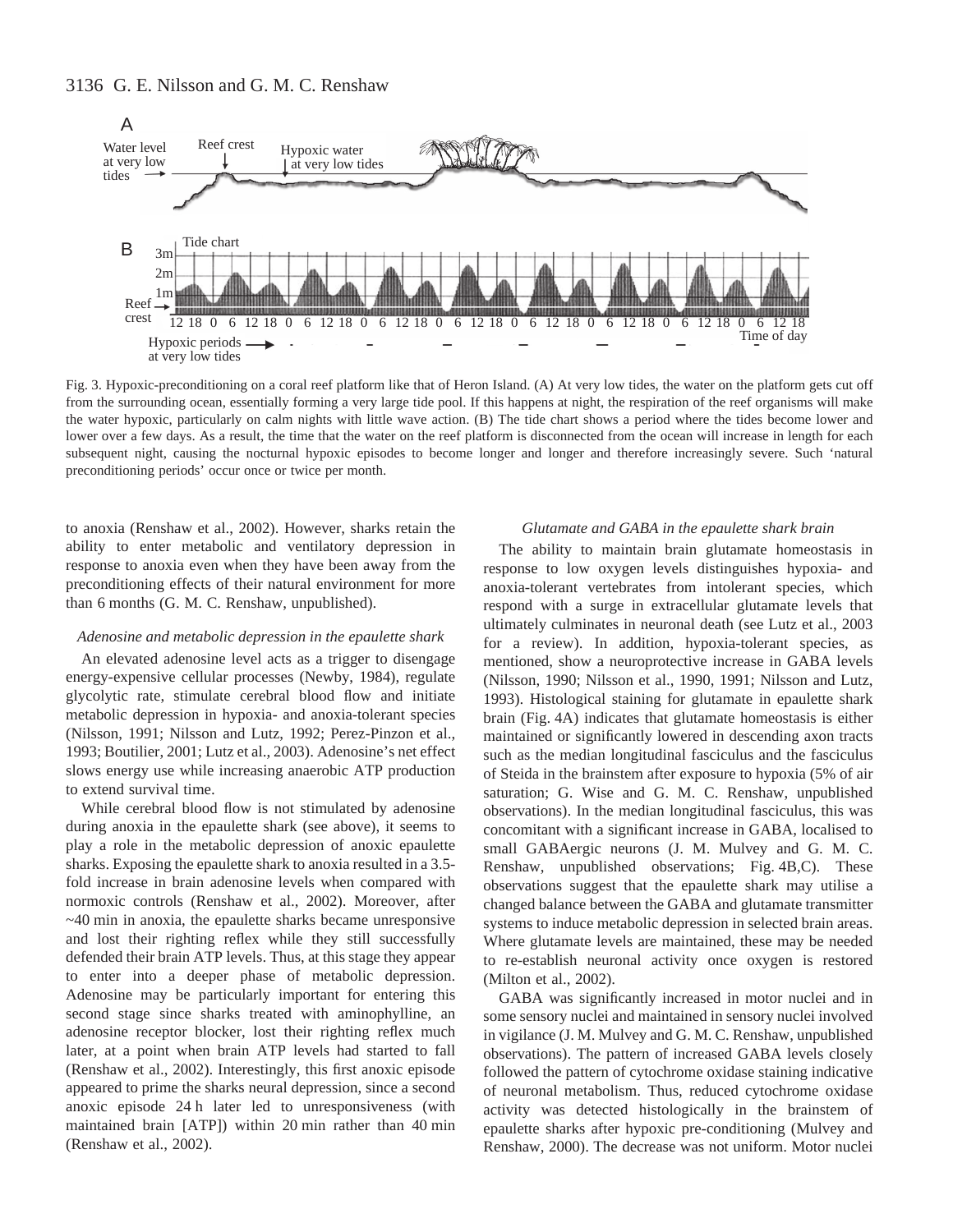

Fig. 4. Changes in glutamate  $(A)$  and GABA  $(B, C)$  immunoreactivity in the brainstem of the epaulette shark in response to hypoxic exposure. In A, the only statistically significant difference between the hypoxic (left) and control (right) animal occurred in the median longitudinal fasciculus (mlf), otherwise glutamate homeostasis was maintained, including the fasciculus of Steida (fSt). In B,C, a statistically significant increase in GABA immunoreactivity was observed in hypoxia (B) compared with normoxia (C) over the entire coronal section, and small GABAergic neurons were only evident in the mlf of animals exposed to hypoxia.

had significantly more suppressed activities of cytochrome oxidase than sensory nuclei, which appeared to maintain their metabolic activity. However, testing the retinal light reflex has revealed that at least vision is temporarily downregulated in response to hypoxia (K.-O. Stensløkken, G. E. Nilsson and G. M. C. Renshaw, unpublished). The corresponding changes in cytochrome oxidase activity and GABA immunoreactivity suggest the possibility that increased inhibition is involved in the reduction in neuronal energy demands to pre-empt a potential mismatch between energy supply and energy consumption.

Modulation of GABAA receptors may also play a role in hypoxia-induced preconditioning and metabolic depression. An upregulation of GABAA receptors has been found in freshwater turtles (Lutz and Kabler, 1995). [3H]Ro 15-1788 binding was recently used to characterise GABAA receptors in the brainstems of epaulette sharks exposed to hypoxicpreconditioning or normoxia. There was an increase in maximal binding capacity  $(B_{\text{max}})$  and dissociation constant

## *Hypoxic survival strategies in two fishes* 3137

(*K*D), indicating receptor upregulation and increased binding affinity in response to hypoxic-preconditioning (G. Wise and G. M. C. Renshaw, unpublished observations). Hypoxicpreconditioning in the epaulette shark resulted in significant increases in both the level of GABA and the number of GABAA receptors. An increase in receptor number coupled with an increase in receptor affinity should lead to a reduction in the likelihood of neuronal depolarisation, by clamping or hyperpolarising the membrane, and result in a significant energy saving.

## *Nitric oxide and possible neuroprotective changes in the cerebral vasculature*

Endothelial cells sense changes in oxygen availability and can change their phenotype to protect the endothelium from physiological stressors such as hypoxia and anoxia (Pohlman and Harlan, 2000). One of the molecules produced by activated endothelial cells is nitric oxide (NO), and there is a dramatic and highly significant increase in the level of nitric oxide synthase (NOS) in the vasculature and neurons in the epaulette shark in response to hypoxia (Fig. 5; Renshaw and Dyson, 1999). While NO has been implicated in neuronal death, there is no evidence of neuronal death in the epaulette shark brainstem after exposure to hypoxia (Renshaw and Dyson, 1999). While the functional significance of NOS upregulation in the epaulette shark in response to hypoxic challenge is unknown, it is evident that NO has diverse intra- and extracellular roles that serve to reduce the extent of hypoxia reperfusion injury in the mammalian heart (Takano et al., 1998; Bolli, 2001), restore ionic homeostasis in the brain after cortical spreading depression (Wang et al., 2003) and mediate ischemic tolerance after hypoxic preconditioning in a mammalian model (Gidday et al., 1999; Willmot and Bath, 2003).

### **Conclusions**

In contrast to anoxia-tolerant turtles, the crucian carp remains active during anoxia, albeit at a reduced level. In the



Fig. 5. Nitric oxide synthase activity in the diencephalon of the epaulette shark in response to hypoxic exposure. The level of nitric oxide synthase (NOS) staining is uniformly low over the entire brain in control animals (A). After hypoxia (B), a striking NOS staining makes the vasculature clearly visible, showing that the endothelial cells have increased their NOS activity. See Renshaw and Dyson (1999) for experimental details.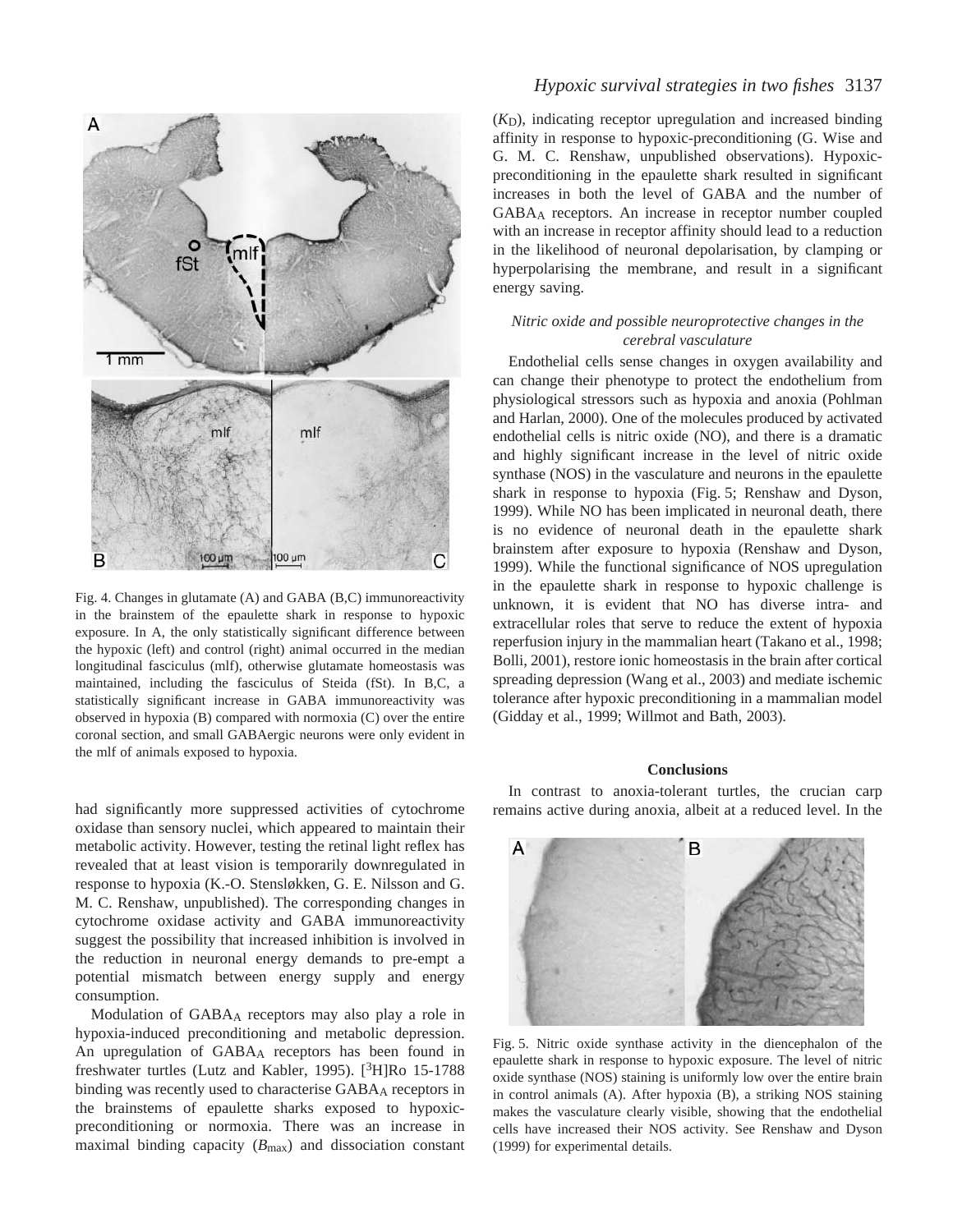## 3138 G. E. Nilsson and G. M. C. Renshaw

crucian carp, the brain electrical activity is at least maintained to a degree that allows continued activity, although some senses are temporarily tuned down. A key adaptation allowing a continued high level of glycolysis in crucian carp is the production and excretion of ethanol as the glycolytic endproduct, thereby avoiding lactate self-poisoning. Like the turtle, the crucian carp shows an adenosine-mediated increase in brain blood flow, but this is sustained throughout the anoxic period and brain glycolysis is upregulated rather than downregulated. Instead of relying on reduced neuronal ion permeability during anoxia, a modulated release of GABA and adenosine may function to suppress various neural functions in the anoxic crucian carp brain. While the anoxic GABA release is much smaller and more variable in the crucian carp brain than in the turtle brain, a massive GABA release may be used by the crucian carp as a second line of defence for neurons suffering energy deficiency. By maintaining activity during anoxia, the crucian carp could be able to seek out oxygen rather than having to wait for it to arrive – the only option for the comatose turtle.

One immediate lesson to be learnt from the hypoxia-tolerant epaulette shark is that adjustments such as an increased haematocrit, elevated blood [glucose] or a rise in brain blood flow, which other vertebrates display in response to hypoxia, are not always needed for anoxic survival. At least, the epaulette shark can do without such responses. The physiological mechanisms conferring protection in the epaulette shark must be multi-phase. On the respiratory level, a changed pattern of gill blood flow and an elevated ventilatory frequency will aid to facilitate oxygen uptake during moderate hypoxia. These strategies are not sufficient to meet the challenge provided by progressive or prolonged hypoxia. An altered metabolic status, probably stimulated by increased levels of neuromodulatory metabolites such as adenosine, triggers metabolic and ventilatory depression that is linked to the conservation of brain energy charge in the epaulette shark (Renshaw et al., 2002). In addition, an alteration in the balance between excitatory and inhibitory neurotransmitters occurs. The role of other modulatory factors has still to be clarified, one being NOS, which displays profound changes in the epaulette shark brain vasculature after hypoxia exposure.

With regard to both the crucian carp and the epaulette shark, it is clear that these animals offer an insight into convergent as well as divergent physiological strategies for anoxic survival. The tale of these two fishes is bound to continue.

#### **References**

- **Bolli, R.** (2001). Cardioprotective function of inducible nitric oxide synthase and role of nitric oxide in myocardial ischemia and preconditioning: an overview of a decade of research. *J. Mol. Cell. Cardiol.* **33**, 1897-1918.
- **Boutilier, R. G.** (2001). Mechanisms of cell survival in hypoxia and hypothermia. *J. Exp. Biol.* **204**, 3171-3181.
- **Burggren, W. W.** (1982). "Air gulping" improves blood oxygen transport during aquatic hypoxia in the goldfish *Carassius auratus*. *Physiol. Zool.* **55**, 327-334.
- **Dirnagl, U., Simon, R. P. and Hallenbeck, J. M.** (2003). Ischemic tolerance and endogenous neuroprotection. *Trends Neurosci*. **26**, 248-254.
- **Duncan, J. A. and Storey, K. B.** (1991). Subcellular enzyme binding and the regulation of glycolysis in anoxic turtle brain. *Am. J. Physiol. Reg. Integ. Comp. Physiol.* **262**, R517-R523.
- Fernandes, M. N. and Rantin, F. T. (1989). Respirometry responses of *Oreochromis niloticus* (Pisces Cichilidae) to environmental hypoxia under different thermal conditions. *J. Fish Biol.* **35**, 509-519.
- **Fraser, K. P. P., Houlihan, D. F., Lutz, P. L., Leone-Kabler, S., Manuel,** L. and Brechin, J. G. (2001). Complete suppression of protein synthesis during anoxia with no post-anoxia protein synthesis debt in the red-eared slider turtle *Trachemys scripta elegans*. *J. Exp. Biol.* **204**, 4353-4360.
- **Gidday, J. M., Shah, A. R., Maceren, R. G., Wang, Q., Pelligrino, D. A., Holtzman, D. M. and Park, T. S.** (1999). Nitric oxide mediates cerebral ischemic tolerance in a neonatal rat model of hypoxic preconditioning. *J. Cerebr. Blood Flow Metab.* **19**, 331-340.
- Hicks, J. M. T. and Farrell, A. P. (2000a). The cardiovascular responses of the red eared slider (*Trachemys scripta*) acclimated to either 22 or 5°C. I. Effects of anoxia exposure on in vivo cardiac performance. *J. Exp. Biol.* **203**, 3765-3774.
- Hicks, J. M. T. and Farrell, A. P. (2000b). The cardiovascular responses of the red eared slider (*Trachemys scripta*) acclimated to either 22 or 5°C. II. Effects of anoxia on adrenergic and cholinergic control. *J. Exp. Biol.* **203**, 3775-3784.
- **Hylland, P. and Nilsson, G. E.** (1999). Extracellular levels of amino acid neurotransmitters during anoxia and forced energy deficiency in crucian carp brain. *Brain Res.* **823**, 49-58.
- Hylland, P., Nilsson, G. E. and Lutz, P. L. (1994). Time course of anoxia induced increase in cerebral blood flow rate in turtles: evidence for a role of adenosine. *J. Cereb. Blood Flow Metab.* **14**, 877-881.
- Hyvärinen, H., Holopainen, I. J. and Piironen, J. (1985). Anaerobic wintering of crucian carp (Carassius carassius L.) I. Annual dymanics of glycogen reserves in nature. *Comp. Biochem. Physiol*. *A* **82**, 797-803.
- **Jackson, D. C.** (1968). Metabolic depression and oxygen depletion in the diving turtle. *J. Appl. Physiol.* **24**, 503-509.
- Johansson, D. and Nilsson, G. E. (1995). Roles of energy status, KATP channels and channel arrest in fish brain K<sup>+</sup> gradient dissipation during anoxia. *J. Exp. Biol.* **198**, 2575-2580.
- Johansson, D., Nilsson, G. E. and Törnblom, E. (1995). Effects of anoxia on energy metabolism in crucian carp brain slices studied with microcalorimetry. *J. Exp. Biol.* **198**, 853-859.
- **Johansson, D., Nilsson, G. E. and Døving, K. B.** (1997). Anoxic depression of light-evoked potentials in retina and optic tectum of crucian carp. *Neurosci. Lett.* **237**, 73-76.
- Lushchak, V., Lushchak, L. P., Mota, A. A. and Hermes-Lima, M. (2001). Oxidative stress and antioxidant defenses in goldfish *Carassius auratus* during anoxia and reoxygenation. *Am. J. Physiol. Integ. Reg. Comp. Physiol.* **280**, R100-R107.
- Lutz, P. L. and Kabler, S. A. (1995). Upregulation of GABA<sub>A</sub> receptor during anoxia in the turtle brain. *Am. J. Physiol. Integ. Reg. Comp. Physiol.* **268**, R1332-R1335.
- Lutz, P. L. and Nilsson, G. E. (1997). Contrasting strategies for anoxic brain survival – glycolysis up or down. *J. Exp. Biol.* **200**, 411-419.
- **Lutz, P. L., Nilsson, G. E. and Prentice, H. M.** (2003). *The Brain Without Oxygen: Causes of Failure – Physiological and Molecular Mechanisms for survival.* Third edition. Dordrecht: Kluwer Academic Publishers.
- **Milton, S. L., Thompson, J. W. and Lutz, P. L.** (2002). Mechanisms for maintaining extracellular glutamate levels in the anoxic turtle striatum. *Am. J. Physiol. Regul. Integ. Comp. Physiol.* **282**, R1317-R1323.
- **Mulvey, J. M. and Renshaw, G. M. C.** (2000). Neuronal oxidative hypometabolism in the brainstem of the epaulette shark (*Hemiscylium ocellatum*) in response to hypoxic pre-conditioning. *Neurosci. Lett.* **290**, 1- 4.
- **Muuse, B., Marcon, J., van den Thillart, G. and AlmeidaVal, V.** (1998). Hypoxia tolerance in Amazon fish respirometry and energy metabolism of the cichlid *Astronotus ocellatus. Comp Biochem. Physiol*. *A* **120**, 151-156.
- **Newby, A. C.** (1984). Adenosine and the concept of "retaliatory metabolites". *Trends Biochem. Sci.* **9**, 42-44.
- **Nilsson, G. E.** (1990). Long-term anoxia in crucian carp: changes in the levels of amino acid and monoamine neurotransmitters in the brain, catecholamines in chromaffin tissue, and liver glycogen. *J. Exp. Biol.* **150**, 295-320.
- **Nilsson, G. E.** (1991). The adenosine receptor blocker aminophylline increases anoxic ethanol excretion in crucian carp. *Am. J. Physiol. Reg. Integ. Comp. Physiol.* **261**, R1057-R1060.